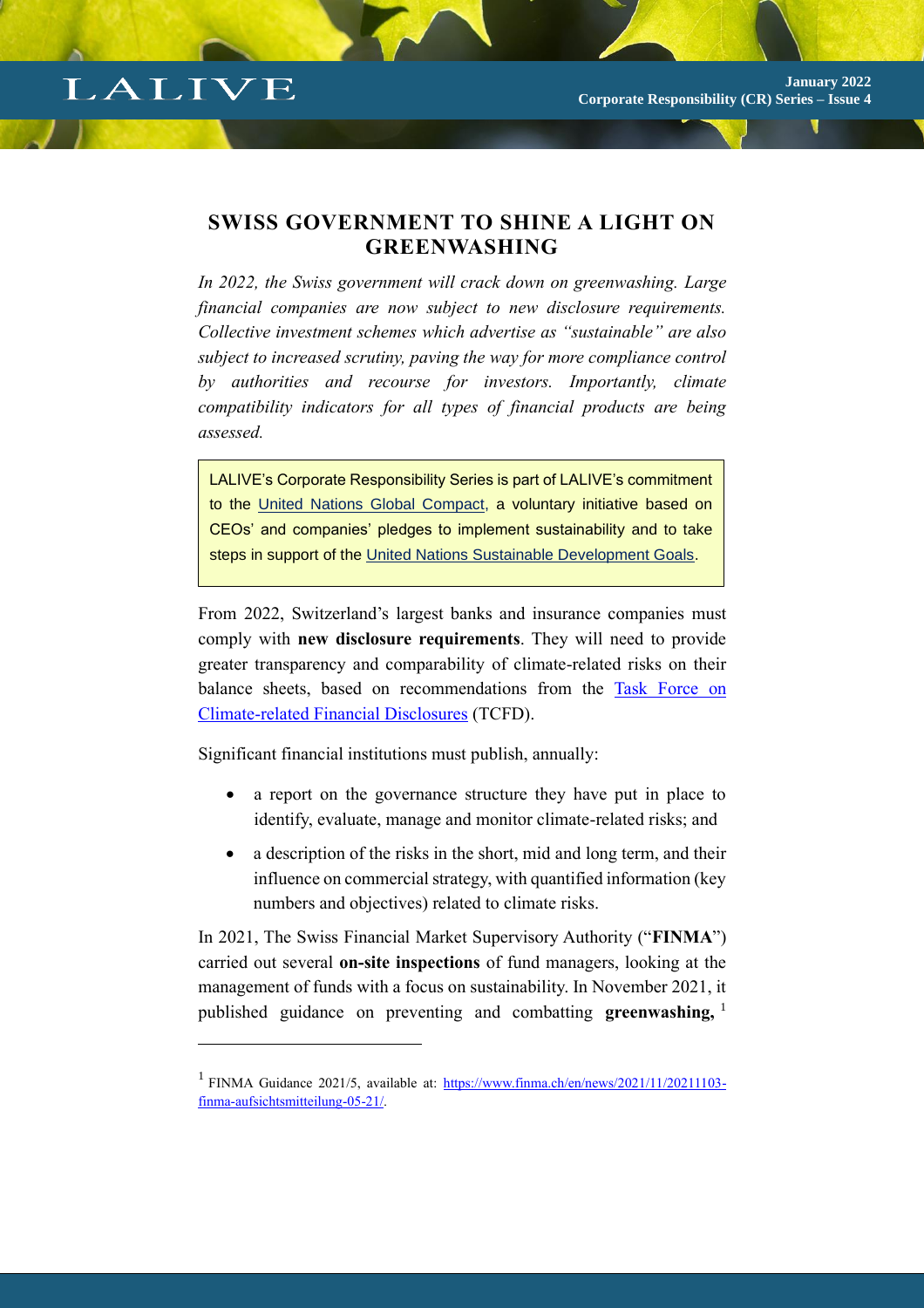focusing on the **risks of misleading clients** in cases where financial products or services are labelled as "green", "sustainable" or "ESG" (environmental social and governance).

Since there are no legal definitions or regulatory requirements on the use of these terms, FINMA is limited in its ability to act against abusive uses of them. However, under Swiss laws relating to collective investment schemes:

- 1.1.1.1 the name of the collective investments must not be confusing or misleading, in particular as regards the investments made;
- 1.1.1.2 the fund documents must meet the minimum content requirements; and
- 1.1.1.3 persons who manage or represent collective investment schemes or hold the assets of these schemes in safekeeping – and their agents – must fulfil loyalty, due diligence and disclosure obligations.

On this basis, FINMA considers that a reference to sustainability may constitute greenwashing (deception) in the fund industry when:

- 1.1.1.4 no sustainable investment strategy or policy is implemented;
- 1.1.1.5 the investment policy allows for a significant proportion of nonsustainable investments, which are not in line with the sustainability approach pursued;
- 1.1.1.6 information about the sustainability approach decided is provided in the investment strategy/policy (e.g., best-in-class approach, approach integrating ESG considerations, stewardship), but that approach is not implemented;
- 1.1.1.7 the investment strategy/policy is only regarded as sustainable because of exclusionary criteria that are currently widely used, without a distinct sustainability component that goes beyond this;
- 1.1.1.8 terms such as "impact" or "zero carbon" are used without any means of measuring or verifying the stated impact or savings; and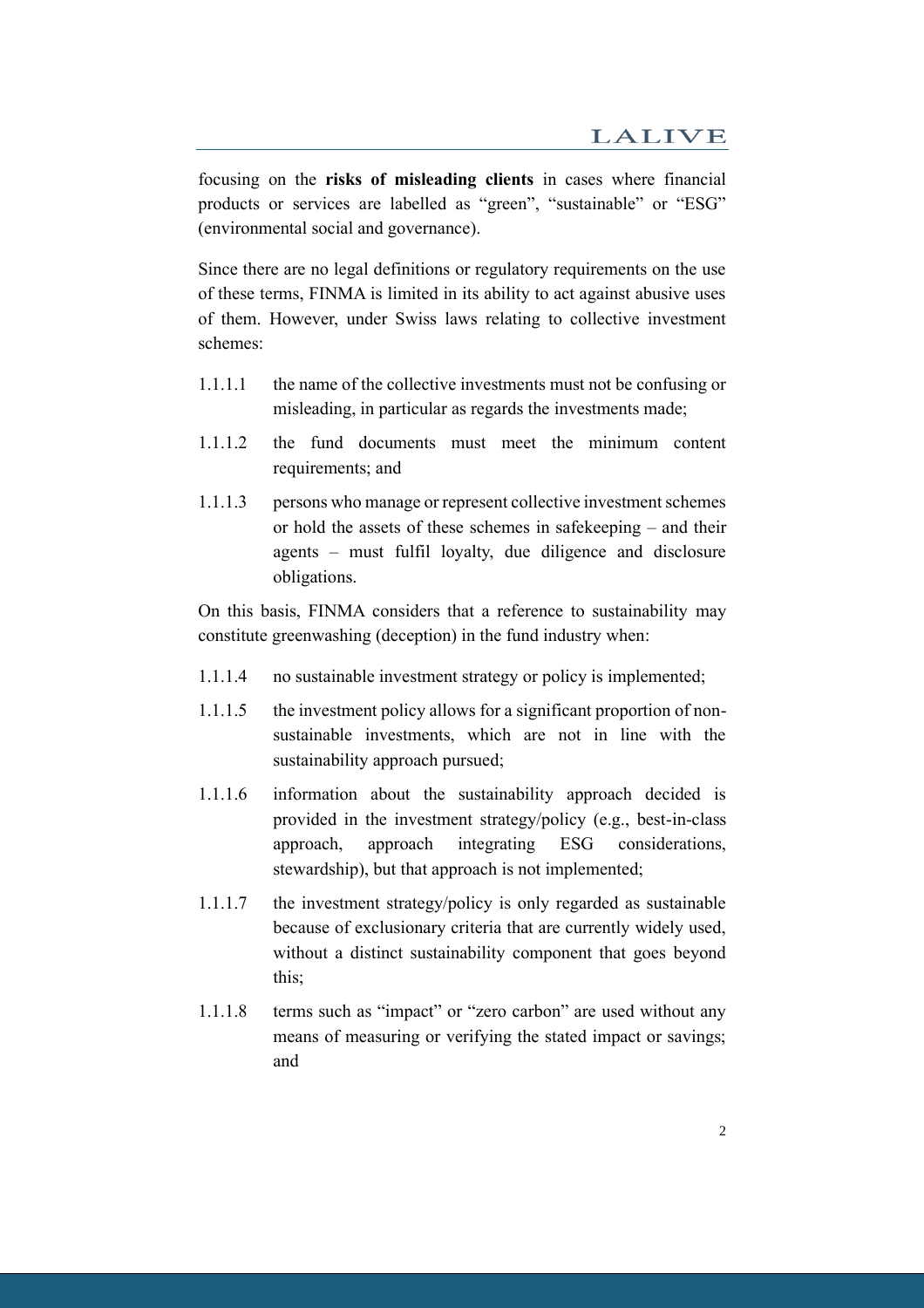1.1.1.9 the fund documents only contain very general information about the corresponding investment strategy/policy and/or permissible investment selection, and how sustainability considerations are factored into the investment decision process.

FINMA also looks at the **organisation** of the entity managing the funds. Sustainability must be fully integrated into the investment decisionmaking process and the entity must:

- have specialist expertise and knowledge in the field of sustainability, with a sustainability strategy specified by the governing body; and
- further assess, monitor and validate adequately the external sustainability-related data it uses.

In late 2021, the **Swiss Federal Council** announced its ambition to make Switzerland a global leader in matters of sustainable finance.<sup>2</sup> It asked the financial market to strive for more transparency, by adopting comparable and meaningful **climate compatibility indicators**, such as indicators of implied temperature increase, to allow investors to easily classify and select investments by their climate impact. By the end of 2022, departments in charge of finance and the environment must:

- present a report on the implementation of these recommendations by the financial industry; and
- in collaboration with FINMA, make concrete proposals on what needs to change in the regulation of financial markets, in order to prevent greenwashing.

 $2$  Swiss Federal Council press release dated 17 November 2021, available at: [https://www.sif.admin.ch/sif/en/home/documentation/press-releases/medienmitteilung.msg](https://www.sif.admin.ch/sif/en/home/documentation/press-releases/medienmitteilung.msg-id-85925.html)[id-85925.html.](https://www.sif.admin.ch/sif/en/home/documentation/press-releases/medienmitteilung.msg-id-85925.html)